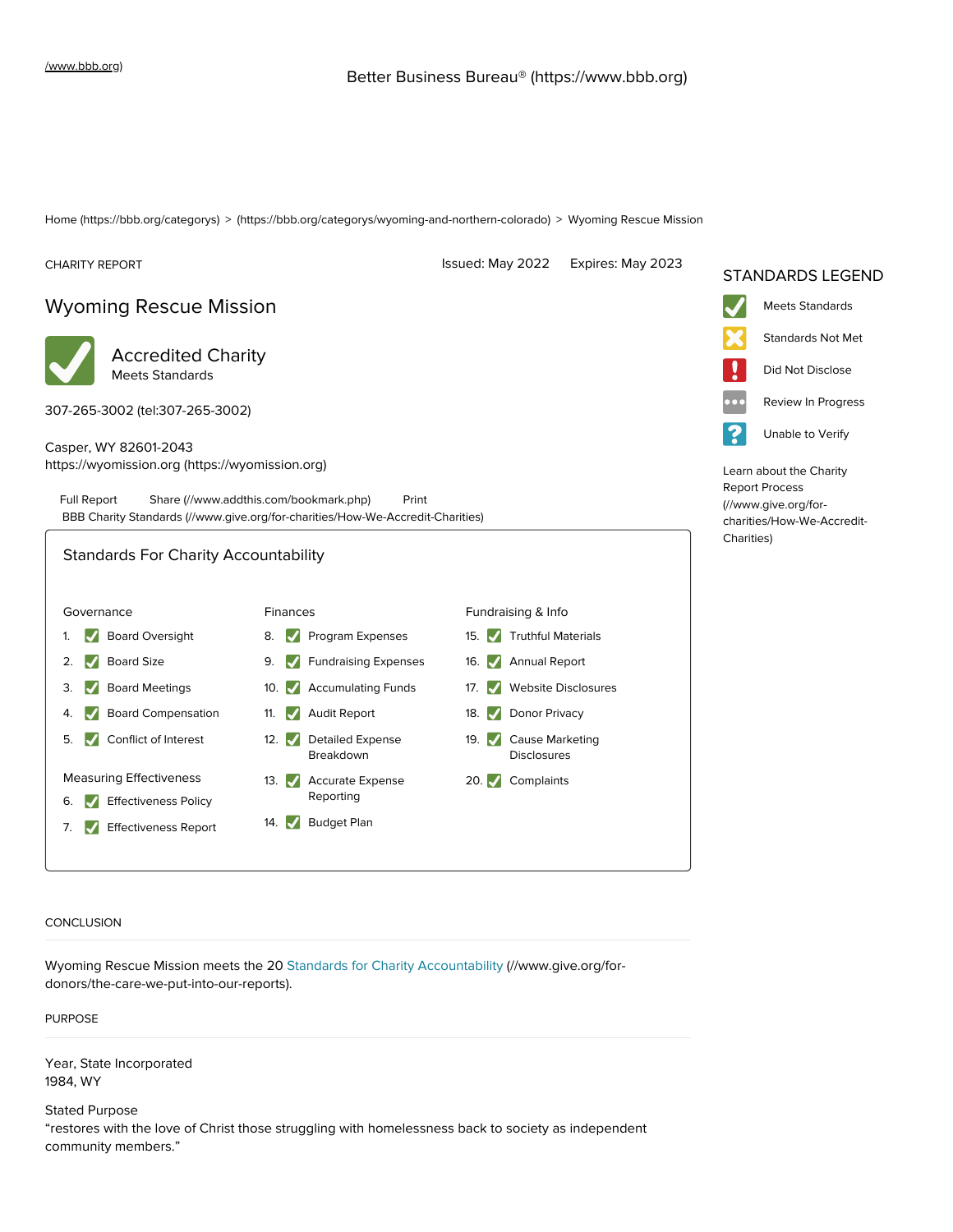## PROGRAMS

Wyoming Rescue Mission (WRM) offers sanctuaries of radical hospitality to the homeless and those in need in Central Wyoming. In the fiscal year ending June 30, 2019 it provided 57,312 meals and 42,161 beds through its main programs. The Emergency Services Program gives guests a safe place to stay at night, three hot meals a day, laundry services, community referrals, and individual case management. The goal is to help them to achieve job placement and secure housing. This program can last up to approximately 90 days depending on the guest's specific needs. The Discipleship Program provides individuals with a safe environment to address their personal challenges head-on through intensive case management, Christian counseling, life skills training, work therapy, and educational opportunities. The Program consists of three 4-month long sessions, each designed to take a progressive approach to overcoming the obstacles preventing the guest from being productive contributing members of society. In an effort to reduce recidivism WRM established a Mentoring Program in 2015. This program matches families in crisis in the community, and individuals in its Discipleship Program with mentoring teams from the community. The mentors receive specialized training and are matched to families/individuals based on several criteria. The goal of this program is to help those that come to the organization to learn to create and maintain healthy relationships. These mentoring relationships are meant to last after the guest has left WRM in order to further ensure long-term success.

For the year ended June 30, 2021, Wyoming Rescue Mission program expenses were:

| <b>Program Services</b> | \$3,332,815 |
|-------------------------|-------------|
| Program Expenses        | \$3,332,815 |

GOVERNANCE & STAFF

CEO Mr. Brad Hopkins Board Chair Robert Lemon, Community Volunteer Chair's Profession / Business Affiliation Board Size 7 Paid Staff Size 59 **FUNDRAISING** Method(s) Used: Direct mail appeals, Invitations to fundraising events, Print advertisements (newspapers, magazines, etc.),

% of Related Contributions on Fundraising: 4.92%

Grant proposals, Internet, Appeals via Social Media (Facebook, etc.).

TAX STATUS

This organization is tax-exempt under section 501(c)(3) of the Internal Revenue Code. It is eligible to receive contributions deductible as charitable donations for federal income tax purposes.

## FINANCIAL

The following information is based on Wyoming Rescue Mission's Audited financial statements for the fiscal year ending June 30, 2021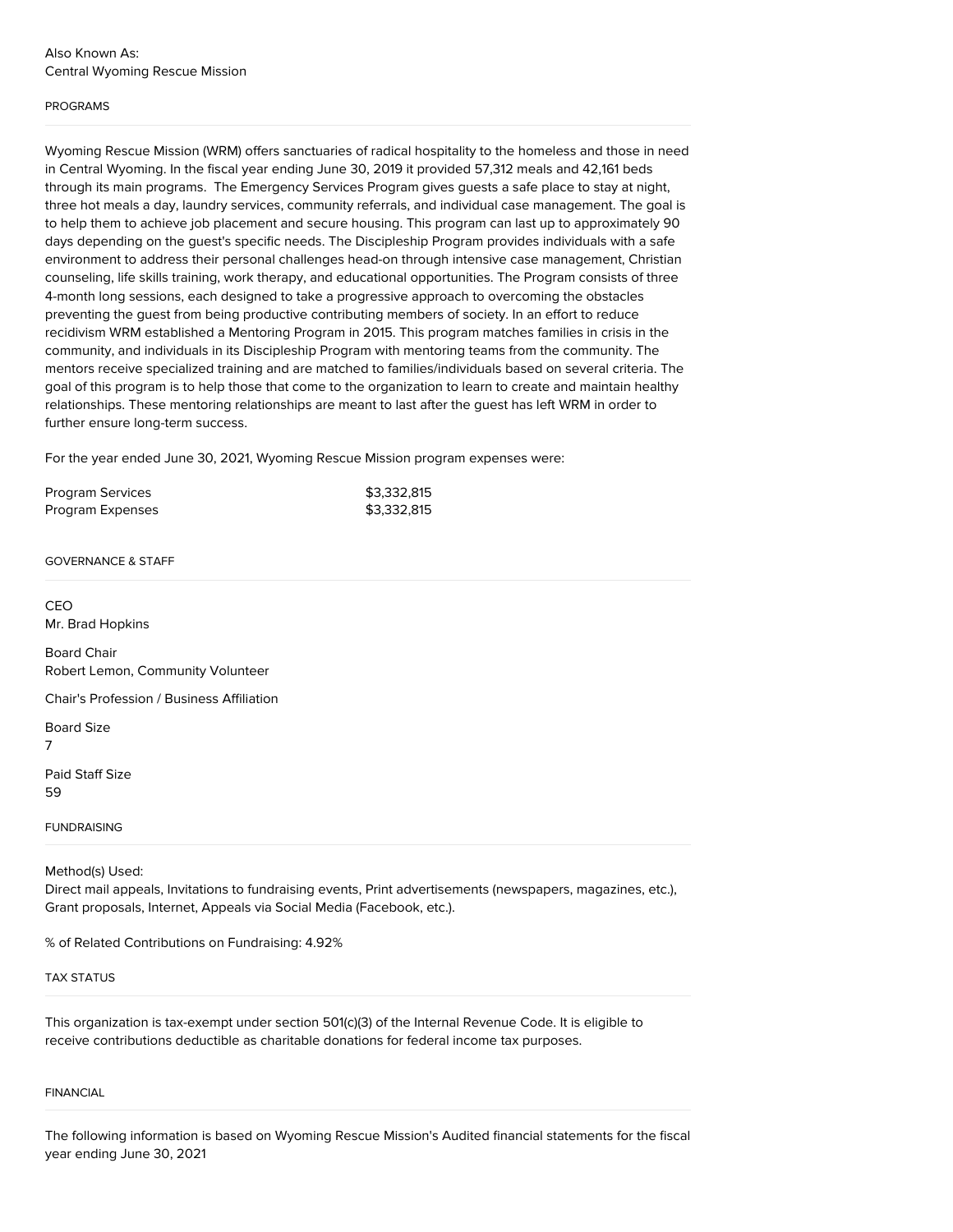| Source of Funds                           |             |
|-------------------------------------------|-------------|
| Contributions                             | \$3.020.588 |
| Capital Campaign Revenue                  | \$2,532,946 |
| In-Kind Contributions                     | \$1,177,028 |
| <b>Thrift Store Revenue</b>               | \$960,081   |
| <b>Support from Governmental Agencies</b> | \$575.233   |
| <b>Private Grants</b>                     | \$327,618   |
| Other Income                              | \$244.485   |
| <b>Special Events</b>                     | \$158,029   |
| Unrealized Gain                           | \$72.419    |
| <b>Realized Gain</b>                      | \$53,420    |
| Interest and Dividends                    | \$31,576    |
| Total Income                              | \$9.153.423 |

## BREAKDOWN OF EXPENSES



| Programs                                      | 85%                        |
|-----------------------------------------------|----------------------------|
| Fundraising                                   | 11%                        |
| Administrative                                | 4%                         |
| <b>Total Income</b><br><b>Total Expenses:</b> | \$9,153,423<br>\$3,937,514 |

| TULGI LAPEIISES.                   | 33.JJ.J.J <del>IT</del> |
|------------------------------------|-------------------------|
| Program Expenses                   | \$3,332,815             |
| <b>Fundraising Expenses</b>        | \$430.977               |
| <b>Administrative Expenses</b>     | \$173,722               |
| <b>Other Expenses</b>              | \$0                     |
| Income in Excess of Expenses       | \$5.215.909             |
| <b>Beginning Net Assets</b>        | \$7.594.999             |
| <b>Other Changes In Net Assets</b> | \$0                     |
| <b>Ending Net Assets</b>           | \$12,810,908            |
| <b>Total Liabilities</b>           | \$993.557               |
| <b>Total Assets</b>                | \$13,804,465            |
|                                    |                         |

An organization may change its practices at any time without notice. A copy of this report has been shared with the organization prior to publication. It is not intended to recommend or deprecate, and is furnished solely to assist you in exercising your own judgment. If the report is about a charity and states the charity meets or does not meet the [Standards for Charity Accountability \(//www.give.org/donor-landing-page/bbb-standards-for-charity-accountability\)](https://www.give.org/donor-landing-page/bbb-standards-for-charity-accountability), it reflects the results of an evaluation of information and materials provided voluntarily by the charity. The name Better Business Bureau ® is a registered service mark of International Association of Better Business Bureaus.

This report is not to be used for fundraising or promotional purposes.